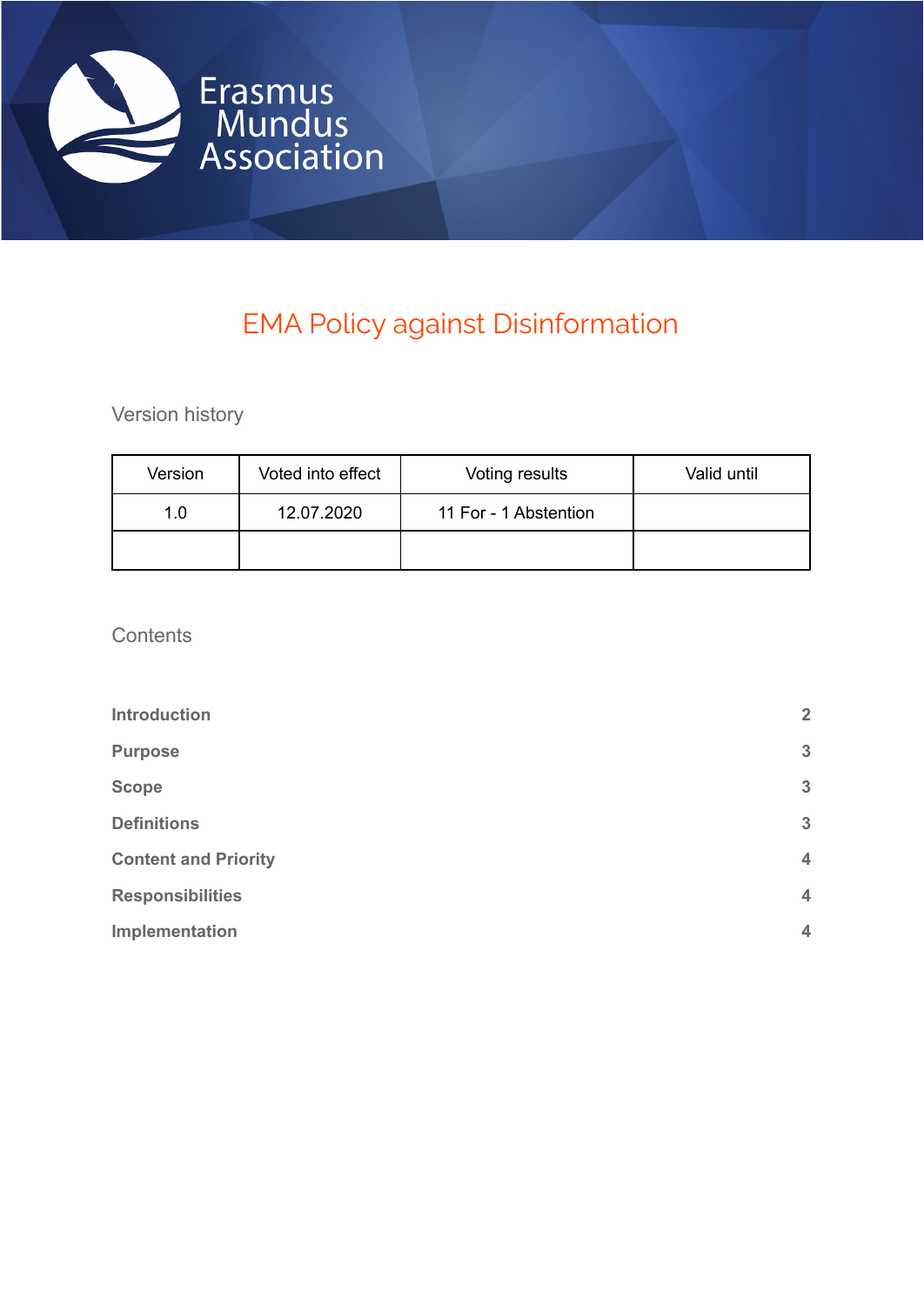#### <span id="page-1-0"></span>Introduction

Freedom of expression is a core value of the European Union enshrined in the European Union Charter of Fundamental Rights and in the constitutions of the Member States.<sup>1</sup> Today's societies depend on the ability of individuals to access a variety of verifiable information so that they can form their own views on different issues. Thus, individuals can participate in an informed way in public discourse, and express their opinion and will freely and fairly. Nevertheless, the deliberate, large-scale, and systematic spreading of disinformation has become a major challenge.

The Erasmus Mundus Students and Alumni Association, hereafter called "EMA" or the "Association", is an international non-profit making association (AISBL) with its registered seat in Brussels, Belgium. EMA's vision is to be changemakers and "to strive to impact the world at large, by addressing important issues that affect our global society". Disinformation is one of those important issues that affect our global society, and goes against the Association's values and missions, specifically the promotion of cooperation and mobility, the creation of an environment conducive to enhance lifelong learning and mobility, and the provision of a platform to develop future leaders. As changemakers it is our desire and interest to establish best practices to combat the spread of disinformation.

Disinformation is understood as verifiably false or misleading information that is created, presented and disseminated for economic gain or to intentionally deceive the public, and may cause public harm<sup>2</sup>. In the context of the Association, public harm includes threats to the internal democratic processes (elections and voting processes) as well as to public goods such as EMA's members' health, environment or security. Disinformation does not include inadvertent errors, satire and parody, or clearly identified partisan news and commentary<sup>3</sup>.

Disinformation is an evolving threat, which requires continuous efforts to address the relevant actors, vectors, tools, methods, prioritised targets and impact.<sup>4</sup> The Association realizes that the actors behind disinformation may be internal or external. Nevertheless, EMA's purview of this matter resides purely internally, and as such, this document is applicable to all EMA members, from the date of its adoption by the Management Board (MB). This Policy against Disinformation contains the following articles.

<sup>&</sup>lt;sup>1</sup> Action Plan against Disinformation, JOIN(2018) 36

<sup>2</sup> Communication on tackling on-line disinformation, COM(2018) 236

<sup>3</sup> *ibid*

<sup>4</sup> Action Plan against Disinformation, JOIN(2018) 36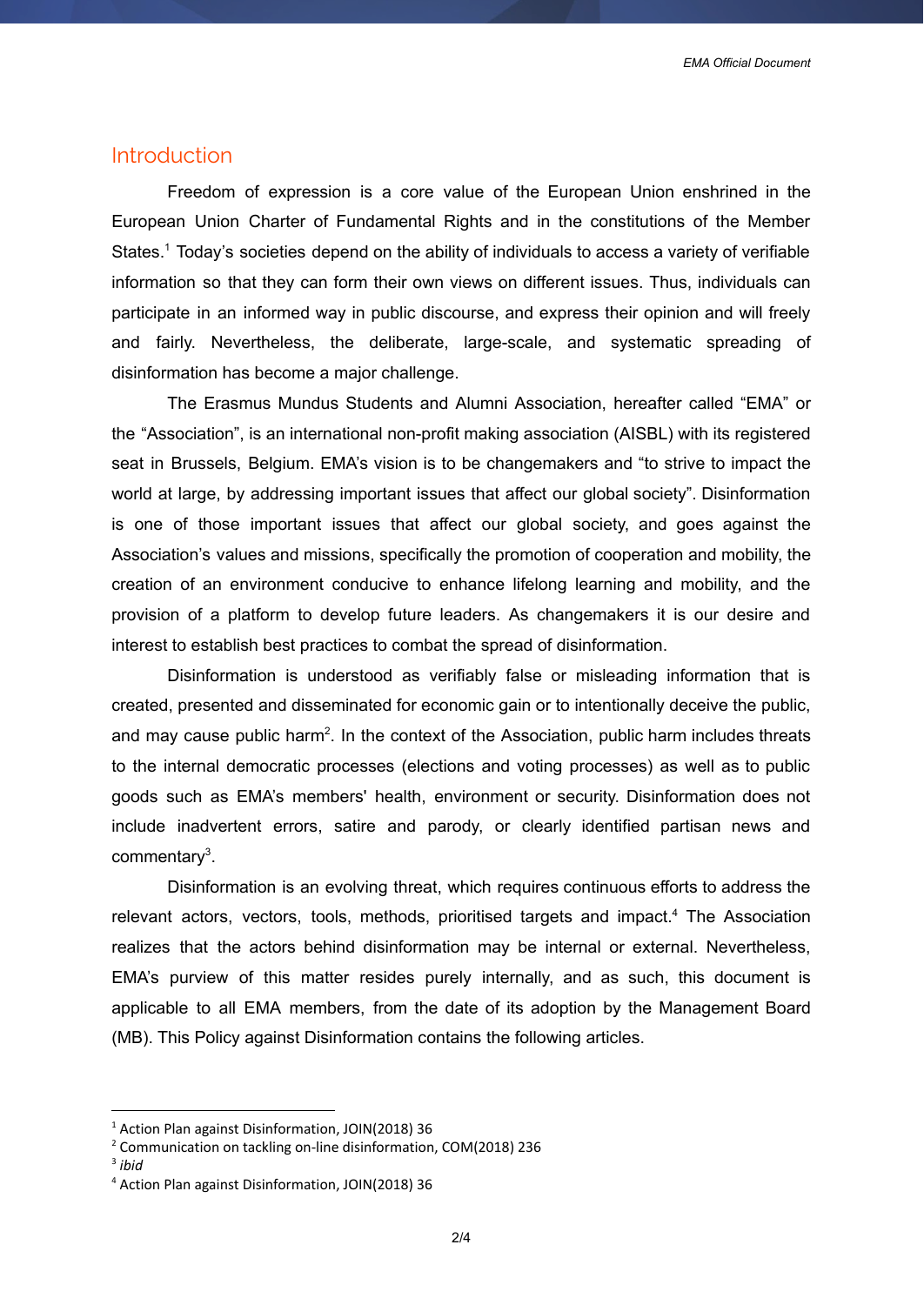1. EMA does NOT tolerate disinformation from any of its members, or its partners, in any form, on any topic, toward the Association, its members or any other third party.

#### <span id="page-2-0"></span>Purpose

- 1. This Policy establishes the framework for the Association to:
	- a. Manage disinformation situations affecting the Association;
	- b. Combat and stem the proliferation of disinformation.

#### <span id="page-2-1"></span>**Scope**

2. This Policy applies directly to all members and active volunteers, and indirectly to partners of the association.

### <span id="page-2-2"></span>**Definitions**

- 3. For the effect and purpose of this policy, the following terms have been defined as:
	- a. Disciplinary action(s): sanctions levied upon an EMA member or partner involved in a disinformation situation, to be determined in a case-by-case scenario, and in accordance with the Disinformation Management Plan. Such actions might include, but are not limited to, diminishment of the Association's assistance in personal projects, diminishment of rights and of participation in Association matters, termination of membership (as per Article 9 of EMA's Statutes) or partnership, among others.
	- b. EMA member(s) or member(s): any natural person as defined by Articles 6 through 8 of the EMA Statutes and Article 1 of EMA's internal regulations.
	- c. EMA partner(s) or partner: any third party with whom the Association has entered into a bi- or multilateral agreement for any specific purpose.
	- d. EMA project member(s) or project member(s): any EMA member or active volunteer participating in an EMA project (i.e. a project that is using EMA brand, logo, assistance, resources, information or organized by or under EMA name, etc.).
	- e. Information Security Policy or ISP: policy document that delineates the set of rules enacted by EMA to ensure that all users and/or IT networks within our purview abide by the prescriptions regarding the security of data stored digitally within the Association.
	- f. Disinformation Management Plan or DMP: internal document drafted to address the operational side of combatting disinformation.
	- g. Disinformation Response Committee or DRC: working group consisting of Management Board (MB) members and EMA Units' volunteers that convene in a case-by-case scenario to address disinformation pieces or campaigns related to EMA, according to the rules established in the Disinformation Management Plan.